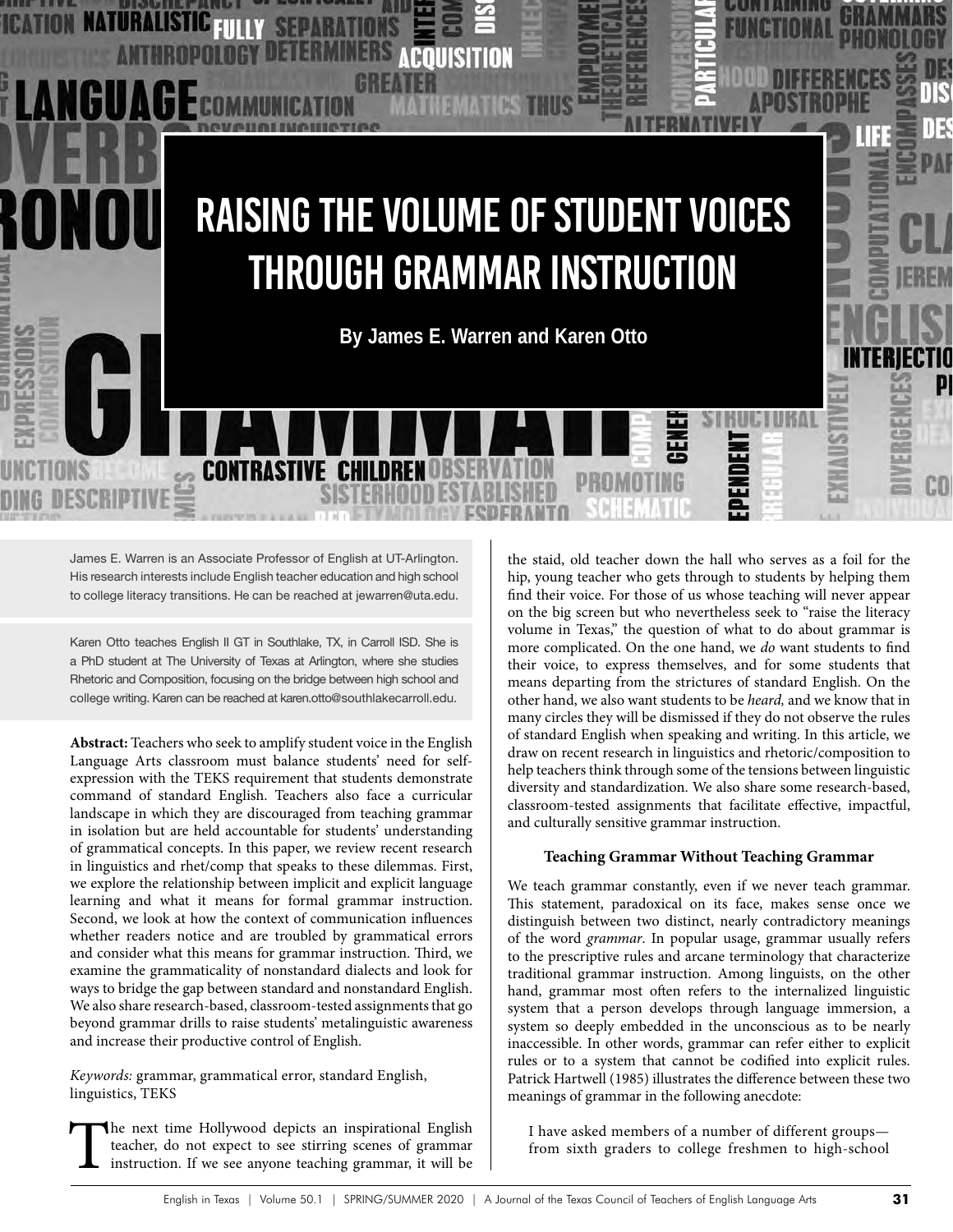teachers—to give me the rule for ordering adjectives of nationality, age, and number in English. The response is always the same: "We don't know the rule." Yet when I ask these groups to perform an active language task, they show productive control over the rule they have denied knowing. I ask them to arrange the following words in a natural order: French the young girls four. I have never seen a native speaker of English who did not immediately produce the natural order, "the four young French girls." (p. 111)

We posed Hartwell's questions to a room of over 100 ELA professionals at this year's TCTELA conference, and we received a similar response to what Hartwell describes: silence when asked for the rule, followed by a chorus of "the four young French girls" when those words were displayed out of order. The audience demonstrated complete command of a rule they could not name.

Internalized grammar, exemplified by our instinctive knowledge of how to order adjectives of number, age, and nationality in English, develops through language immersion, and this is why we are always teaching grammar whether we know it or not: every conversation we have with students, every text we have students read, and every essay we have students write immerses them further in standard forms of English. As for traditional, explicit grammar instruction—the terms, rules, exercises, and worksheets that many of us remember from school—this practice has receded from most K-12 curricula. The ELAR TEKS, for example, never mention the word *grammar* in the standards for elementary, middle school, or high school.

The decline of traditional grammar instruction resulted from decades of empirical research that failed to demonstrate its effectiveness in improving linguistic performance, as summed up in a 1985 NCTE resolution: "ample evidence from 50 years of research has shown the teaching of grammar in isolation does not lead to improvement in students' speaking and writing" (para. 1). One need not wade through 50 or 100 years of research studies to be convinced of the limited effects of explicit grammar instruction these findings accord with our common-sense understanding of how language works. For example, referring back to Hartwell's (1985) anecdote, we can easily imagine a group of English-language learners memorizing the rule for ordering adjectives of number, age, and nationality in English, but it is hard to imagine that this act of memorization would increase learners' instinctive, productive control of the rule. Conversely, native English speakers can, if given a moment, piece together an explicit rule for ordering adjectives of number, age, and nationality, but they usually do so by thinking of examples (e.g., "two old British ladies," "five forty-year-old American men," etc.) and then abstracting a general rule from what their minds did automatically.

Things get murkier when we try to integrate explicit grammar instruction with the implicit grammar learning that comes from language immersion, but this is what the ELAR TEKS requires. The TEKS's integrated approach to language arts instruction forecloses the possibility of teaching grammar in isolation, but it also presumes that students will learn formal grammatical concepts at some point. Already by the end of kindergarten, for example, students are expected to edit their drafts (with adult assistance) in accordance with conventional forms of "sentences," "verbs," "singular and plural nouns," "articles," "adjectives," "prepositions," "subjective, objective, and possessive pronouns," "capitalization," and "punctuation" (TEA, 2017, standard 10D). So, the question is: how are ELA teachers supposed to equip students with a working knowledge of formal grammatical concepts while at the same time ensuring that students remain immersed in authentic language tasks? There is so easy answer to this question, but a growing body of research suggests that formal grammar instruction can be beneficial when rooted in authentic, meaningful acts of speaking, listening, reading, and writing (Ferris, Eckstein, & DeHond, 2017; Gartland & Smolkin, 2016: Jones, Myhill, & Bailey, 2013; Larsen-Freeman, 2015; Myhill, Jones, & Lines, 2018; Myhill, Jones, Lines, & Watson, 2012; van Rijt, Wijnands, & Coppen, 2019). The hypothesis behind these results goes something like this: Our internalized grammar controls our everyday language use; if we learn a grammar lesson while in the act of everyday language use, this lesson may modify our internal grammar, which will then modify future language use. We might draw an analogy between this type of embedded grammar instruction and athletic coaching. Coaches do not simply explain techniques for shooting a basketball or hitting a baseball in the abstract; rather, they have players practice these skills and then deliver targeted instruction in the context of actual performance. Similarly, grammar instruction is most effective when delivered in the context of students' attempts to communicate purposefully in an authentical rhetorical context.

## **Sample Assignment: Field Notebook**

The Field Notebook assignment (see Appendix A) is an example of grammar instruction embedded in authentic literacy practice. Students choose a writer whose work they read outside of school and examine the writer's use of various grammatical elements. For this assignment to meet its learning objectives, students *must* study a writer whose work genuinely communicates with them, a writer whose work registers with students' own internal grammar, even if it deviates from standard English. This means students must be free to choose *any* writer of *any* type of texts—song lyrics, movie scripts, blog posts, social media content, and so on. Although this may sound like self-directed reading gone too far, the primary objective of this assignment is not for students to emulate mentor texts but rather to conduct fieldwork in the manner of a sociolinguist.

This assignment does require students to understand specialized grammatical terms. In addition to the fact that the ELAR TEKS require a working knowledge of these terms, some specialized terminology is unavoidable if students are to develop the metalinguistic awareness required to isolate, name, and modify the linguistic conventions that constitute their own internalized grammars. NCTE (2002) sanctions the use of formal grammatical terms because "it is the language that makes it possible for us to talk about language" (para. 1). In other words, although NCTE condemns the teaching of grammar in isolation, it does not recommend dispensing with all vestiges of formal grammar instruction.

# **Teaching Grammar That Matters**

If we think of grammar as a codified set of rules, then any violation of those rules is as wrong as any other and should be marked accordingly. But if we think of grammar as something people *experience,* the question of what constitutes a grammatical error becomes far more complicated. For example, does the breaking of a grammatical rule count as an error if it does not impede communication? What if no one even notices the error? Can following the rules (e.g., "it is I") actually be erroneous if doing so makes a bad impression on our intended audience? Does breaking a rule (e.g., "hey, it's me") constitute correct usage if it meets audience expectations? This tension between grammar as a set of rules and grammar as a linguistic experience is reflected in the TEKS standards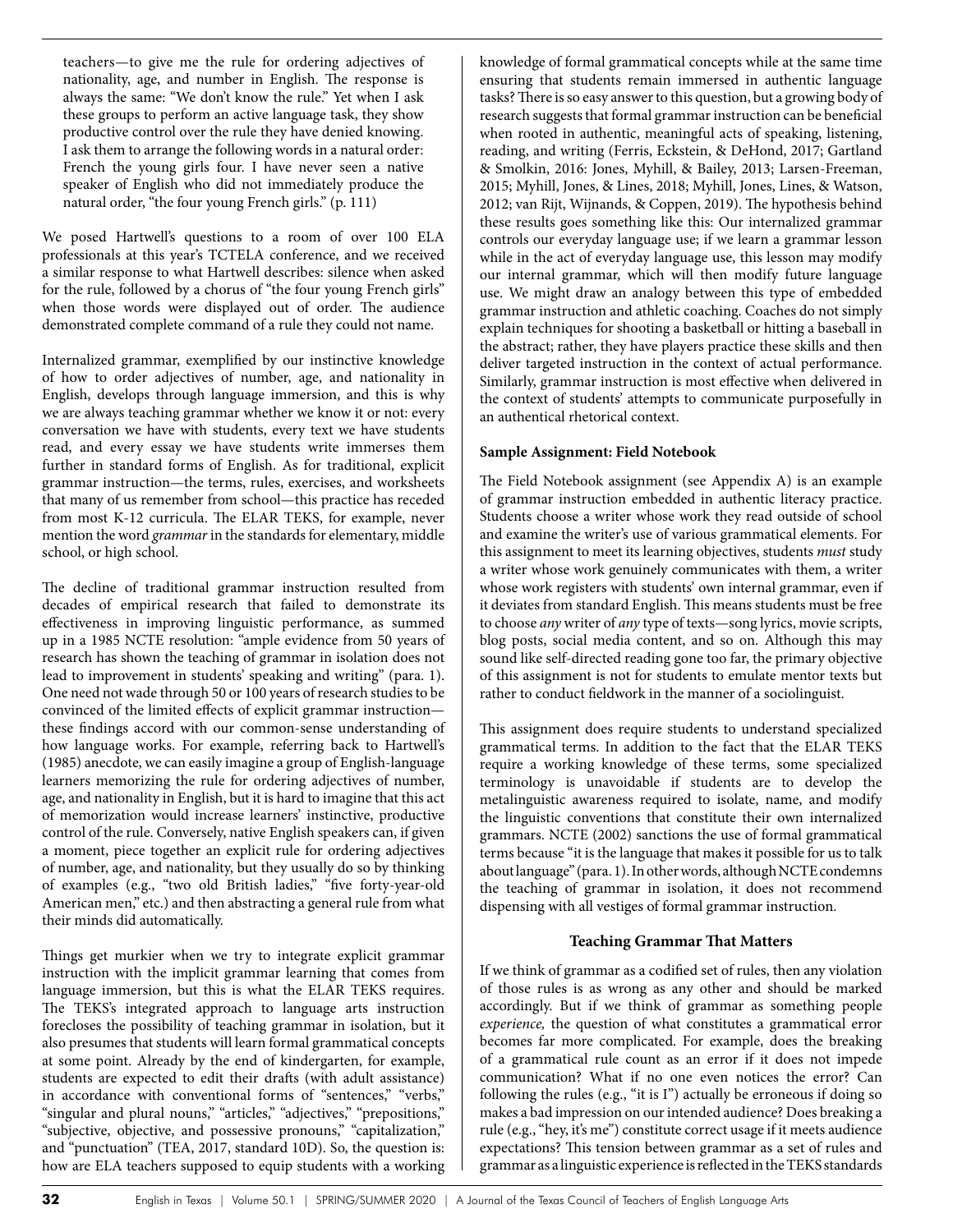themselves. Beginning in third grade, students are expected to "edit drafts to demonstrate a command of standard English" (TEA, 2017, grades 3-5 standard 11D; middle school standard 10D; high school standard 9D) in one standard, only to be told to "publish written work for appropriate audiences" (grades 3-5 standard 11E; middle school standard 10E; high school standard 9E) in the very next standard. But what should students do when standard English is not the appropriate register for their intended audience?

One way to resolve this dilemma is to limit the category of "appropriate audiences" to the professional and academic realms and then focus instruction on the preferred conventions of those discourse communities. In fact, a robust body of research has attempted to determine what type of errors professionals notice and deem serious (Beason, 2001; Boettger, 2014; Boettger & Moore, 2018; Brandenburg, 2015; Gilsdorf & Leonard, 2001; Hairston, 1981; Leonard & Gilsdorf, 1990). This research has produced valuable results that can help teachers stay up-to-date on which grammatical conventions matter most to employers. For example, all the studies cited above have found that professionals are greatly bothered by sentence fragments. Also, professionals are bothered by run-on sentences, though more so by fused sentences than by comma splices. This research also demonstrates that the errors professionals notice and the degree to which those errors bother them change over time. For example, in the earliest study of this type, Hairston (1981) surveyed 84 professionals and found that apostrophe errors (e.g., its/it's) and homonym errors (e.g., their/ there) were not terribly bothersome, but a more recent study (Boettger & Moore, 2018) of 303 professionals found that these were the second and third most bothersome types of errors after sentence fragments. Although this research remains far too limited in scope to provide anything like an exhaustive list of grammatical problems for teachers to target, it does give teachers a place to start.

On the other hand, research into what errors bother professionals has been criticized on methodological grounds. Such criticism was summarized pithily by Joseph Williams (1981) nearly 40 years ago: "the trouble with asking people [about] good usage is that they are likely to answer" (p. 154). What Williams means is that in order for a study to determine which errors in a text are troublesome, study participants must be directed to *look* for errors, which distorts their normal reading habits. When we ask professionals to read for surface-level errors as part of a research study, as opposed to reading for content in an everyday work situation, we prompt them to notice more errors—and to be more bothered by those errors—than they would under normal circumstances. Williams himself helped demonstrate this phenomenon—and created something of a stir among compositionists—when he revealed in the final paragraph of his article that he had inserted about 100 grammatical errors throughout the text. Because Williams's article appeared in *College Composition and Communication*, the flagship journal for college writing instructors, and because readers were reading for content rather than for errors, few noticed or were bothered by errors that they might have marked in a student paper. The methodological problem that Williams identifies (and demonstrates) seems impossible to solve. How does a researcher determine which errors bother readers under normal circumstances without intervening in a way that fundamentally alters those circumstances?

Although we cannot know for certain which grammar rules matter most, we can draw some important lessons from research into readers' experience of error. For one thing, we should stop reading student work under the assumption that it is defective. If we provide students with engaging assignments that offer them genuine opportunities to

communicate for authentic purposes, and we train ourselves to read our students' work for its content, we might find that we notice fewer errors. Those errors that we continue to notice and that distract us from our attempts to glean meaning from student writing would then become the target of instruction. Combining these errors with those errors that trouble professionals would result in a more limited and impactful set of lessons than is provided by handbooks or style guides that attempt to be exhaustive. Furthermore, it seems reasonable to assume that students would be far more motivated to learn grammar lessons that were limited in number, that helped them communicate more clearly when they were *trying* to communicate (as opposed to trying to avoid the red pen), and that reflected the concerns of potential employers.

## **Sample Assignment: Grammar Log**

The Grammar Log assignment (see Appendix B) allows teachers to target those errors that are most bothersome to readers and tailor instruction to each student's individual struggles. Teachers may mark all instances of a given error type or mark only the first couple instances and ask students to locate the rest. Students use their log (1) to keep a running tally of all the times they commit a particular type of error, (2) to correct these errors, (3) to record the applicable rule in their own words, (4) to reflect on why this rule gives them trouble, and (5) to develop a plan for internalizing the rule. NCTE (2002) points out that "students benefit much more from learning a few grammar keys thoroughly than from trying to remember many terms and rules." To this end, teachers should ask students to log only one or two types of errors for any given writing assignment.

## **Teaching Grammar That Is Culturally Sensitive**

When we instruct students to use language in one way rather than another, we risk creating a hierarchy in which one variety of English is deemed inherently superior to other varieties. The TEKS do little to alleviate this danger. In requiring students to demonstrate command of standard English—and only standard English—without any acknowledgment of the legitimacy of nonstandard dialects, the TEKS permit the misconception that standard English is *correct* English. Sociolinguistic research reveals that the vast majority of non-specialists continue to believe in the existence of a correct form of English (Curzan, 2014; Lippi-Green, 2012; Wolfram & Schilling, 2015), despite the fact that linguistic research has proven that all dialects are equally rule-governed and thus equally grammatical. The situation seems not all that different from 1974, when NCTE's Resolution on the Students' Rights to Their Own Language stated flatly that "on the subject of language, the general public is . . . ignorant," yet this "seldom prevents people from discussing language questions with an air of absolute authority" (p. 1). According to NCTE's landmark resolution, the privileging of standard English over other dialects "leads to false advice for speakers and writers, and immoral advice for humans" (p. 3). Such advice is "false" because it is counterfactual, and "immoral" because it presumes that the English used in certain communities is inherently deficient.

One practical reason to embrace linguistic diversity in that classroom is that doing so can bridge the gap between standard and non-standard dialects. The TEKS recommend "strategic use of the student's first language" (TEA, 2017, Introduction part 4) when teaching English language learners, and this same principle can apply when teaching students who speak and write in nonstandard dialects. Indeed, NCTE (2002) encourages teachers to "learn a little about the noun and verb patterns in Spanish and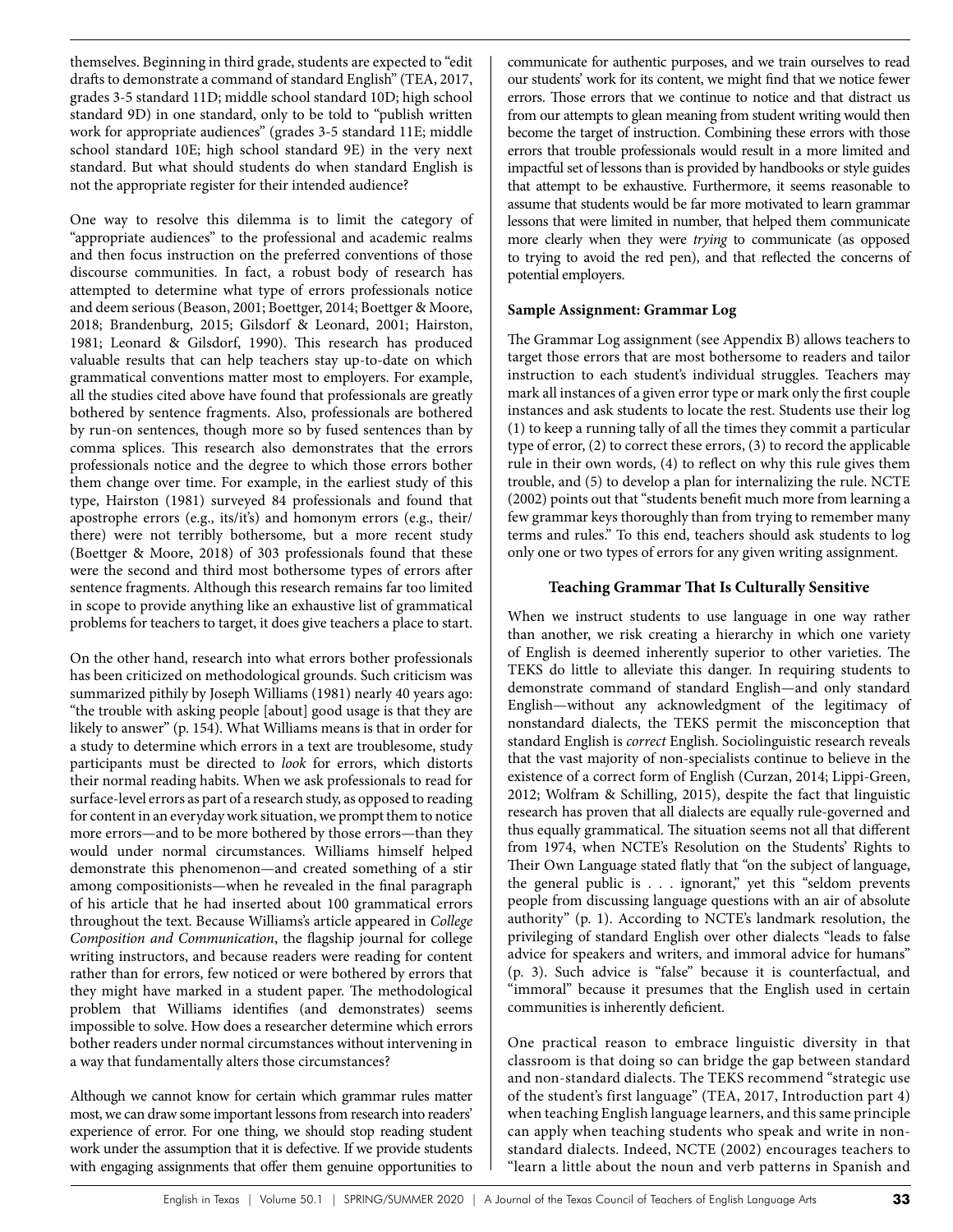African American Vernacular English . . . so that you can make comparisons when discussing standard English" (para. 4). For example, a student whose native variety of English is African-American Vernacular English (AAVE) may pronounce the word *ask* as *aks*, even when reading the word *ask.* Rather than simply labeling this an error and correcting the student's pronunciation, a teacher could point out that in Old English both *ascian* and *acsian* meant "to ask" and were in wide circulation. As the language evolved, communities that used *ascian* shifted to *ask,*  those that used *acsian* shifted to *aks*, and both pronunciations have been in circulation ever since. Here is a teachable moment in which all students can learn something about the history of English, the phenomenon of linguistic change, and the different evolutionary branches of English. Another feature of AAVE is the phenomenon of "zero copula," which refers to the absence of auxiliary verbs in certain constructions. For example, the clause "he is my brother" in standard English might be "he my brother" in AAVE. Zero copula is standard in many languages for constructions in which auxiliary verbs are unnecessary for meaning. Here is an opportunity to teach students about linguistic structure and the concept of "semantically null" elements, like auxiliary verbs, that can be deleted without any loss of meaning. The point of these lessons is not to minimize the importance of standard English but rather to teach it more effectively by helping students understand why their own idiolect may be different.

There is, of course, also an ethical reason to embrace linguistic diversity. NCTE (2002) notes that it helps "students feel prouder of their home language when they hear even briefly in school about its grammatical patterns" (para. 4), and surely one way to make students feel alienated from formal education is to tell them that their home language is deficient. By demonstrating that nonstandard dialects are every bit as rule-governed as standard English, teachers not only affirm students' home dialects but also increase linguistic tolerance among all students. For example, a teacher might demonstrate the long, venerable history of the *aks* pronunciation by showing students excerpts from *The Canterbury Tales* or the Tyndale Bible, in which the word is spelled *axe.* Teachers might point out that English-speaking members of the Deaf community in the U.S. say "he my brother" because zero copula is standard in American Sign Language. Or teachers might bring in the local newspaper to show how headlines often use zero copula as a space-saving measure, apparently without reader complaints. Lessons like these allow teachers to demonstrate respect for linguistic difference while still teaching standard English. Students understand well enough that they talk one way around their friends and another way around their parents and another way still around their teachers. They can certainly be taught to appreciate the importance of standard English in academic and professional contexts without teachers denigrating other varieties of English.

### **Sample Assignment: Grammar Rants**

The Grammar Rant assignment (Appendix C) asks students to record grammatical "pet peeves"—their own or others'—that elicit a particularly passionate response. Students explain the reasoning behind the pet peeve, consider whether the error in question impedes meaning, and reflect on the potential race- or class-based prejudice implicit in people's responses.

This lesson is borrowed from Lindblom and Dunn (2006), who argue that an effective way to get students interested in grammar is to expose them to "grammar rants": examples of powerful people railing against what they see as unforgivable grammatical errors. Our experience with grammar rants is similar to what Lindblom and Dunn describe, in that students find it engaging and amusing to read people's exaggerated responses to seemingly minor infelicities. Beneath the humor, however, grammar rants convey a serious message to students: people in positions of authority may make judgments about their intelligence and competence based on errors that students themselves believe to be minor.

### **Conclusion**

For teachers who fret about students' "bad grammar" and fear that it gets worse every year, we end with a call for patience. Students at all levels make errors as they grow as writers, and they likely always will. A famous Harvard professor once lamented that he often "found the work of even good scholars disfigured by bad spelling, confusing punctuation, ungrammatical, obscure, ambiguous, or inelegant expressions" (Hill, p. 6). That was in 1879. Lunsford and Lunsford (2008) analyzed a representative sample of college student papers and found that the rate of error was essentially the same as that found in similar studies conducted in 1986, 1930, and 1917. Grammar mistakes just happen. They especially happen among learners, and because our students leave us before they are finished writers, we spend our professional lives working with one group of error-prone writers after another. We will never get all our students producing flawless prose by the end of the term. What we can do is develop students' appreciation for the complexities of language learning and equip them with habits that will ensure continued improvement. If we do that, we will have raised the volume of literacy, even if our ears do not always hear it.

## **References**

- Beason, L. (2001). Ethos and error: How business people react to errors. *College Composition and Communication, 53*(1), 33–64.
- Boettger, R. K. (2014). The technical communication editing test: Three studies on this assessment type. *Technical Communication, 61*(4), 215–231.
- Boettger, R. K., & Moore, L. E. (2018). Analyzing error perception and recognition among professional communication practitioners and academics. *Business and Professional Communication Quarterly, 81*(4), 462–484.
- Brandenburg, L. C. (2015). Testing the recognition and perception of errors in context. *Business and Professional Communication Quarterly, 78*(1), 74–93.
- Curzan A. (2014). *Fixing English: Prescriptivism and language history.*  Cambridge University Press.
- Ferris, D., Eckstein, G., & DeHond, G. (2017). Self-directed language development: A study of first-year college writers. *Research in the Teaching of English, 51*(4), 418–440.
- Gartland, L. B., & Smolkin, L. B. (2016). The histories and mysteries of grammar instruction: Supporting elementary teachers in the time of the Common Core. *The Reading Teacher, 69*(4), 391–399.
- Gilsdorf, J. W., & Leonard, D. J. (2001). Big stuff, little stuff: A decennial measurement of executives' and academics' reactions to questionable usage elements. *The Journal of Business*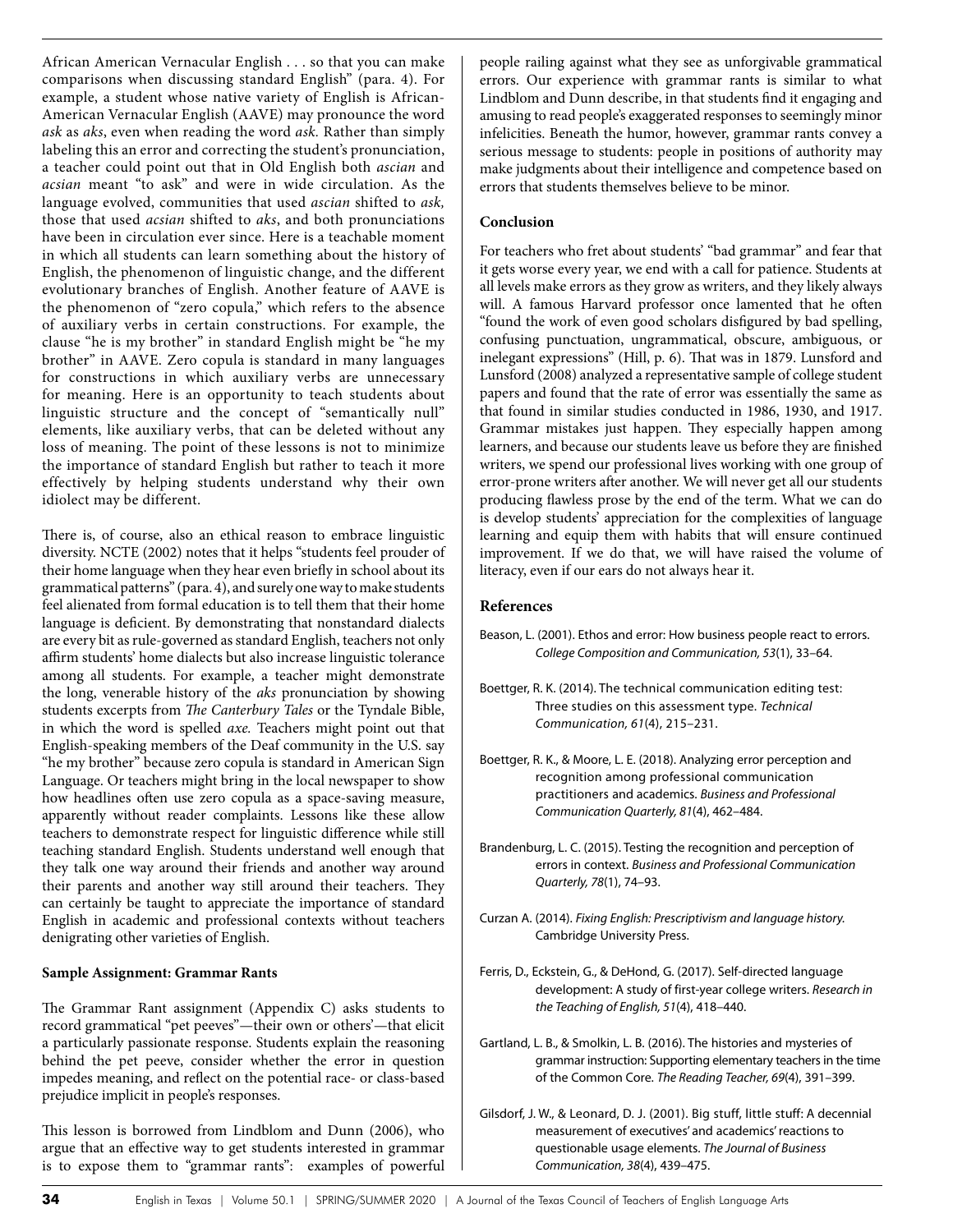- Hairston, M. (1981). Not all errors are created equal: Nonacademic readers in the professions respond to lapses in usage. *College English, 43*(8), 794–806.
- Hartwell, P. (1985). Grammar, grammars, and the teaching of grammar. *College English, 47*(2), 105–127.
- Hill, A. S. (1896). *Twenty Years of School and College English.* Harvard University Press. (Original work published 1879)
- Jones, S. M., Myhill, D. A., & Bailey, T. C. (2013). Grammar for writing? An investigation into the effect of contextualized grammar teaching on student writing. *Reading and Writing, 26*(8)*,* 1241–1263.
- Larsen-Freeman, D. (2015). Research into practice: Grammar learning and teaching. *Language Teaching, 48*(2)*,* 263–280.
- Leonard, D. J., & Gilsdorf, J. W. (1990). Language in change: Academics' and executives' perception of usage errors. *The Journal of Business Communication, 27*(2), 137–158.
- Lindblom, K., & Dunn, P. A. (2006). Analyzing grammar rants: An alternative to traditional grammar instruction. *English Journal, 95*(5), 71–77.
- Lippi-Green, R. (2012). *English with an accent: Language, ideology, and discrimination in the United States* (2nd ed.). Routledge.
- Lunsford, A. A., & Lunsford, K. J. (2008). 'Mistakes are a fact of life': A national comparative study. *College Composition and Communication, 59*(4), 781–806.
- Myhill, D. A., Jones, S. M., & Lines, H. (2018). Supporting less proficient writers through linguistically aware teaching. *Language and Education, 32*(4)*,* 333–349.
- Myhill, D. A., Jones, S. M., Lines, H., & Watson, A. (2012). Re-thinking grammar: The impact of embedded grammar teaching on students' writing and students' metalinguistic understanding. *Research Papers in Education, 27*(2)*,* 139–166.
- National Council of Teachers of English. (1985). *Resolution on grammar exercises to teach speaking and writing.* https://ncte.org/ statement/grammarexercises
- National Council of Teachers of English. (2002). *Some questions and answers about grammar.* https://ncte.org/statement/ qandaaboutgrammar
- Texas Education Agency. (2017). *Texas essential knowledge and skills for English language arts and reading*. ritter.tea.state.tx.us/rules/ tac/chapter110/ch110a.html#110.2
- van Rijt, J. H. M., Wijnands, A., & Coppen, P. J. M. (2019). How secondary school students may benefit from linguistic metaconcepts to reason about L1 grammatical problems. *Language and Education*. Advance online publication. 10.1080/09500782.2019.1690503
- Williams, J. M. (1981). The phenomenology of error. *College Composition and Communication, 32*(2), 152–168*.*
- Wolfram, W., & Schilling, N. (2015). *American English: Dialects and variation* (3rd ed.). John Wiley & Sons.

# **Appendix A**

### **Field Notebook Assignment**

For this assignment, you will take on the role of a linguistic researcher. You will notice and name grammatical elements "in the wild" and then experiment with your findings in your own writing. The closeness to language encouraged by the Field Notebook assignment will require you to dig around in the writing of others and really think about how it works. This intimacy with language is a powerful way to develop "metalinguistic" awareness, meaning an awareness of language as language.

### **Tasks:**

### **1. Select Your Author**

Choose an author whose written work you read outside of school. You may choose someone you do not know personally, like a novelist, reporter, blogger, script writer, songwriter, etc., or someone you know personally, like a friend, family member, or community leader.

### **2. Selecting Samples**

Gather at least six different samples of the author's work. Samples can be a few paragraphs or several pages long.

## **3. Grammatical Elements**

Throughout the term, we will study various grammatical elements, like fragments, run-on sentences, verb tenses, active and passive voice, pronoun-antecedent agreement, punctuation marks, capitalization, and mechanics. You will notice, name, and analyze these elements as manifested in your sample texts and discuss how the writer's use of these elements affect you as a reader.



Don't worry. We will discuss each grammatical element and practice noticing, naming, and analyzing it before you begin examining your selected author.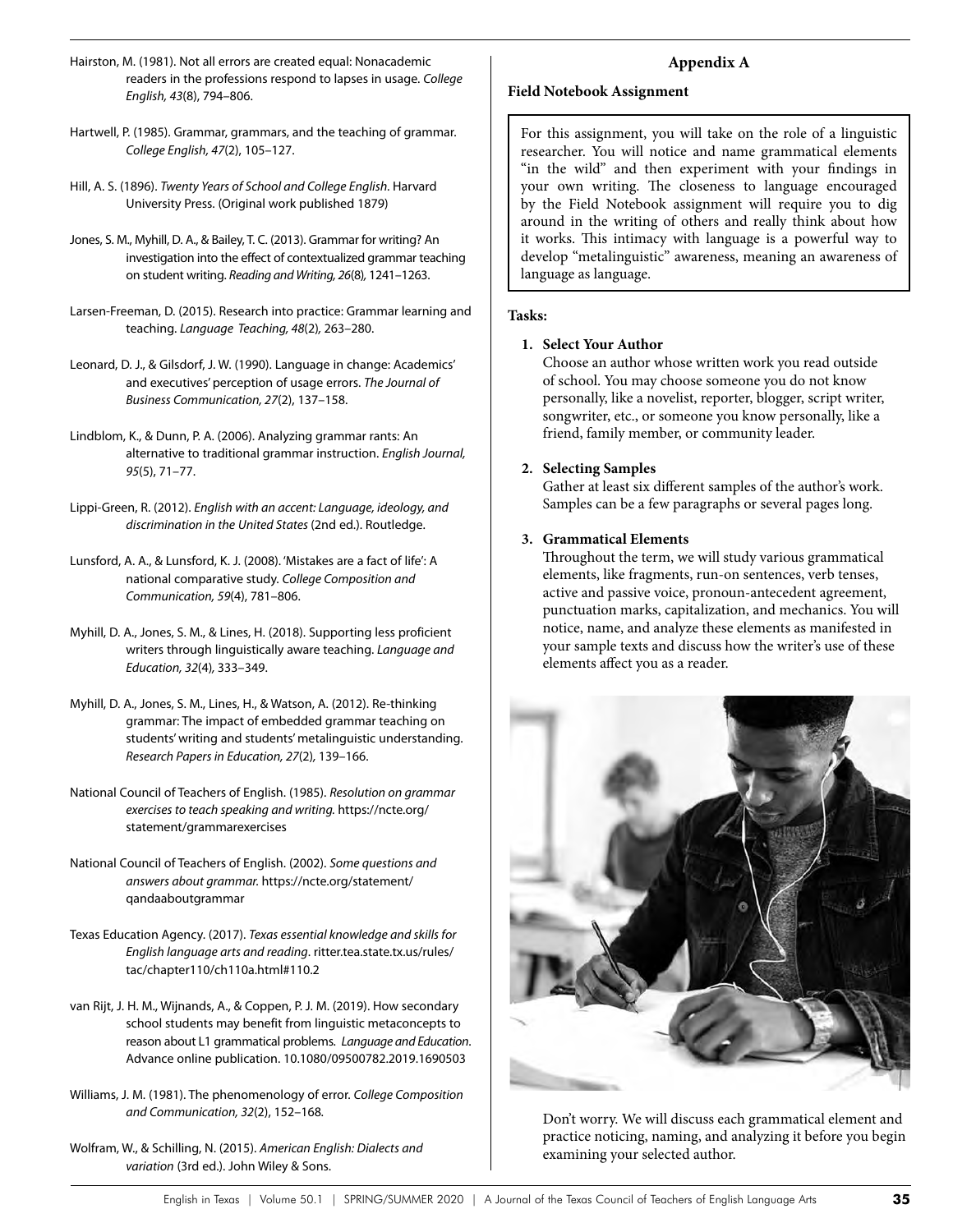## **4. Requirements of the Field Notebook**

In your Field Notebook, you will include a sample of the author's work along with your annotations of it. The specific requirements of the Field Notebook assignment are as follows:

### • **Note and Name**

In the sample text, highlight examples of the grammatical element we are currently studying. Annotate the text by commenting on patterns and noting your own reactions as a reader.

• **Imitation of a Writer's Form**

You will also imitate the author's use of these elements by including them in your own writing. In these entries (the number of entries required will vary depending on the element), you will not only mimic the author's use of this element, but you will also identify the specific effects created by the use of this element.

### • **The Sage on the Stage**

At the end of each unit, you will lead a ten-minute discussion on your author. You will provide the sample text to me ahead of time so that I can post it for the other students. Those not presenting that day will annotate others' sample texts as homework.

### • **Show/Tell Essay**

This part of the Field Notebook will help you see grammar as something other than a static body of knowledge. You will complete a Show/Tell essay (two pages) each quarter about the grammatical elements we've studied that quarter. You will apply the knowledge gained from your work in the Field Notebook by experimenting with these specific topics of study. Practice and play with the grammar techniques we've studied in this quarter. Highlight these moves and use the "comment" button to note their purpose and desired effect.

# **Appendix B**

### **Grammar Log**

On each writing assignment you complete this term, I will mark two types of surface-level errors that we have discussed in class. Each time a marked error occurs in your paper, make a log entry for it below.

| <b>Assignment Name</b> | Description of Error | <b>Original Sentence</b>                                    | <b>Revised Sentence</b>                                                      | <b>How I Will Improve</b>                                                                                           |
|------------------------|----------------------|-------------------------------------------------------------|------------------------------------------------------------------------------|---------------------------------------------------------------------------------------------------------------------|
| Synthesis Essay        | Sentence Fragment    | "In the four years<br>since this article was<br>published." | "Much has changed in the<br>four years since this article<br>was published." | If a group of words doesn't make sense<br>after the phrase "I am convinced that,"<br>then I know I have a fragment. |
|                        |                      |                                                             |                                                                              |                                                                                                                     |
|                        |                      |                                                             |                                                                              |                                                                                                                     |
|                        |                      |                                                             |                                                                              |                                                                                                                     |
|                        |                      |                                                             |                                                                              |                                                                                                                     |
|                        |                      |                                                             |                                                                              |                                                                                                                     |
|                        |                      |                                                             |                                                                              |                                                                                                                     |
|                        |                      |                                                             |                                                                              |                                                                                                                     |